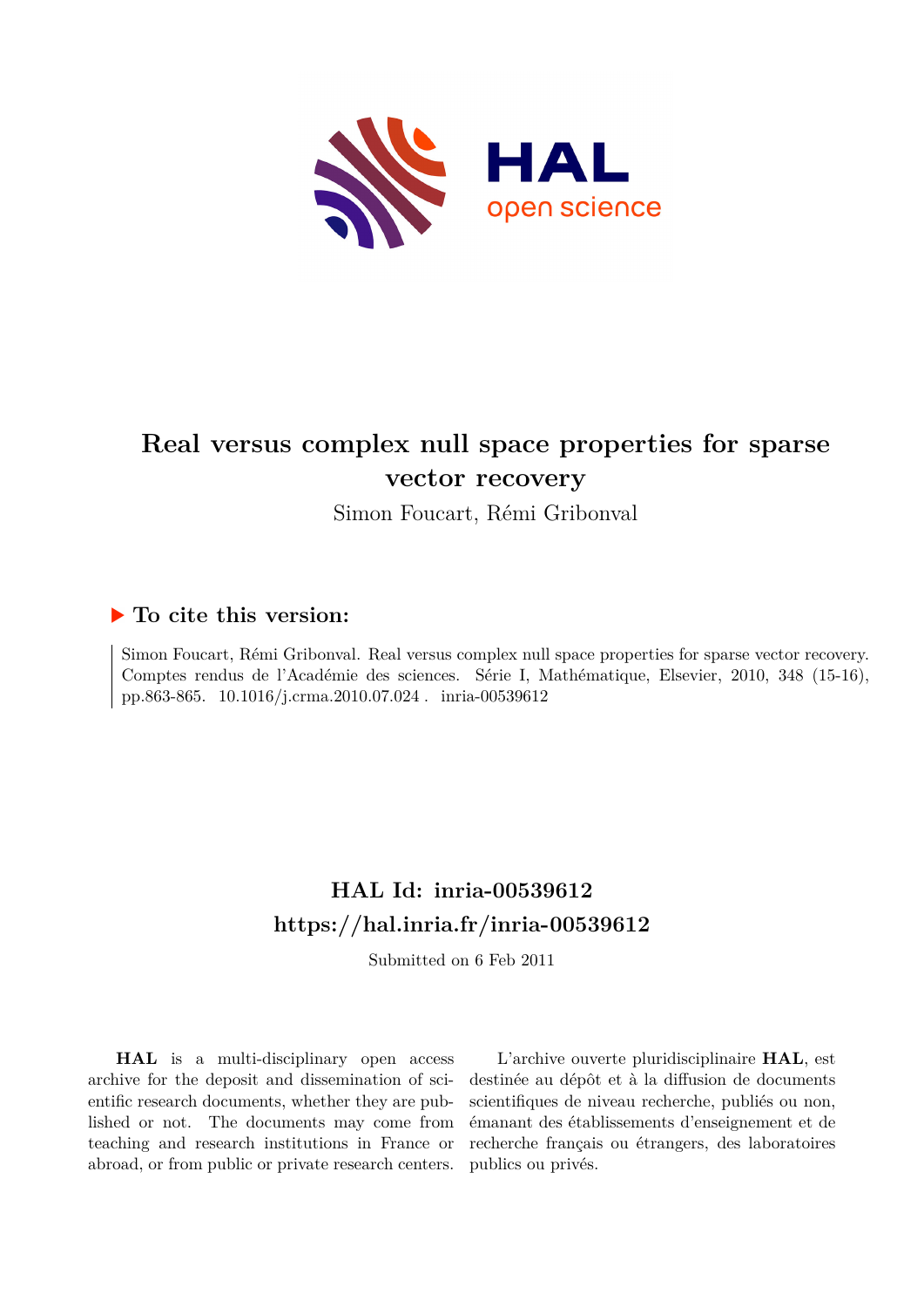# Real vs. Complex Null Space Properties for Sparse Vector Recovery <sup>∗</sup>

Simon Foucart, Rémi Gribonval

#### **Abstract**

We identify and solve an overlooked problem about the characterization of underdetermined systems of linear equations for which sparse solutions have minimal  $\ell_1$ -norm. This characterization is known as the *null space property*. When the system has real coefficients, sparse solutions can be considered either as real or complex vectors, leading to two seemingly distinct null space properties. We prove that the two properties actually coincide by establishing a link with a problem about convex polygons in the real plane. Incidentally, we also show the equivalence between *stable null space properties* which account for the stable reconstruction by  $\ell_1$ -minimization of vectors that are not exactly sparse.

Nous identifions et résolvons un problème lié aux systèmes sous-determinés d'équations linéaires, plus précisément à la propriété de leurs noyaux qui caractérise le fait que les solutions parcimonieuses soient celles avec la plus petite norme  $\ell_1$ . Quand les coefficients du système sont réels, les solutions parcimonieuses peuvent être considérés comme vecteurs réels ou complexes, ce qui conduit à deux propriétés des noyaux a priori distinctes. Nous démontrons que ces deux propriétés sont en fait équivalentes en établissant un lien avec un problème sur les polygones convexes du plan réel. Accessoirement, nous prouvons aussi l'équivalence entre des propriétés *stables* du noyau, lesquelles expliquent la stabilité de la reconstruction par minimisation  $\ell_1$  de vecteurs qui ne sont pas exactement parcimonieux.

This note deals with the recovery of sparse vectors x from incomplete measurements  $y = Ax$ , where A is an  $m \times N$  matrix with  $m \ll N$ . The interest in developing sparse data models for solving ill-posed inverse problems originates in the possibility of such a recovery in underdetermined situations. This is also the fundamental result underlying the recent field of Compressed Sensing, which aims at acquiring signals/images well below the Nyquist rate by exploiting their sparsity in an appropriate domain. It is well known by now that the recovery can be carried out by solving the convex optimization problem

<span id="page-1-0"></span>(P<sub>1</sub>) minimize  $\|\mathbf{z}\|_1$  subject to  $A\mathbf{z} = \mathbf{y}$ ,

<sup>∗</sup>This work has been supported by the French National Research Agency (ANR) through the project ECHANGE (ANR-08-EMER-006).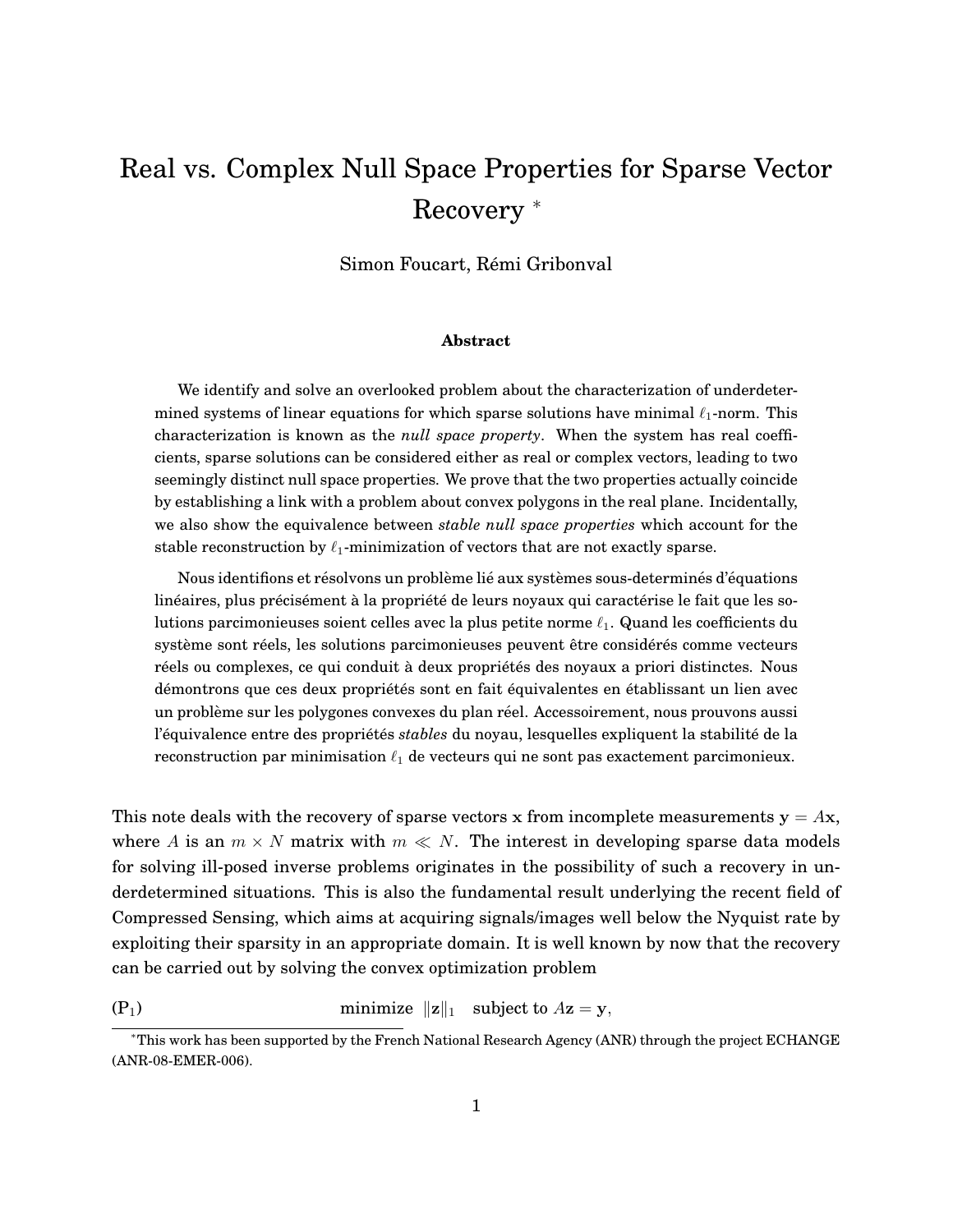provided some suitable conditions are satisfied by the matrix  $A$  — actually, by its null space. To be more precise, see [\[2,](#page-5-0) [3\]](#page-5-1) for details, every vector x supported on a set S is the unique solution of  $(P_1)$  $(P_1)$  with  $y = Ax$  if and only if

(1) 
$$
\|\mathbf{u}_S\|_1 < \|\mathbf{u}_{\overline{S}}\|_1 \quad \text{for all } \mathbf{u} \in \ker A \setminus \{0\}.
$$

The set  $\overline{S}$  designates the complementary of the set S, and the notations u<sub>S</sub> and u<sub>S</sub> stand for the vectors whose entries indexed by S and  $\overline{S}$ , respectively, equal those of u, while the other entries are set to zero. We are also interested in a strengthening of Property [\(1\)](#page-1-0), namely

(2) 
$$
\|\mathbf{u}_S\|_1 \leq \rho \|\mathbf{u}_{\overline{S}}\|_1 \quad \text{for all } \mathbf{u} \in \ker A \setminus \{0\},
$$

for some  $0 < \rho < 1$ . This *stable null space property* is actually equivalent to the property that

<span id="page-2-0"></span>
$$
\|\mathbf{z} - \mathbf{x}\|_1 \le \frac{1+\rho}{1-\rho} \Big[ \|\mathbf{z}\|_1 - \|\mathbf{x}\|_1 + 2\|\mathbf{x}_{\overline{S}}\|_1 \Big] \quad \text{ whenever } A\mathbf{z} = A\mathbf{x}.
$$

Note that the latter implies that  $z = x$  if x is supported on S and if z is a solution of  $(P_1)$  $(P_1)$ with  $y = Ax$ . So far, we have deliberately been ambiguous about the underlying scalar field — often, this is not alluded at all. In fact, the above-mentioned equivalences are valid in the real and complex settings alike. However, since a real-valued measurement matrix A is also a complex-valued one, Properties [\(1\)](#page-1-0) and [\(2\)](#page-2-0) can be interpreted in two different ways. The real versions read

<span id="page-2-1"></span>(3) 
$$
\sum_{j\in S}|u_j| < \sum_{\ell\in \overline{S}}|u_\ell| \left[\text{or } \leq \rho \sum_{\ell\in \overline{S}}|u_\ell|\right] \text{ for all } \mathbf{u} \in \ker_{\mathbb{R}} A\setminus\{0\},
$$

while the complex versions read, in view of  $\ker_{\mathbb{C}} A = \ker_{\mathbb{R}} A + i \ker_{\mathbb{R}} A$ ,

<span id="page-2-2"></span>
$$
\text{(4)}\quad \sum_{j\in S} \sqrt{v_j^2 + w_j^2} < \sum_{\ell \in \overline{S}} \sqrt{v_\ell^2 + w_\ell^2} \quad \left[ \text{or} \le \rho \sum_{\ell \in \overline{S}} \sqrt{v_\ell^2 + w_\ell^2} \right] \quad \text{for all } (\mathbf{v}, \mathbf{w}) \in (\ker_{\mathbb{R}} A)^2 \setminus \{ (0, 0) \}.
$$

We are going to show that Properties [\(3\)](#page-2-1) and [\(4\)](#page-2-2) are identical. Thus, every complex vector supported on S is recovered by  $\ell_1$ -minimization if and only if every real vector supported on S is recovered by  $\ell_1$ -minimization — informally, real and complex  $\ell_1$ -recoveries succeed simultaneously. Before stating the theorem, we point out that, for a real measurement matrix, one may also recover separately the real and imaginary parts of a complex vector using two real  $\ell_1$ -minimizations — which are linear programs — rather than recovering the vector directly using one complex  $\ell_1$ -minimization — which is a second order cone program.

**Theorem 1.** For a measurement matrix  $A \in \mathbb{R}^{m \times N}$  and a set  $S \subseteq \{1, \ldots, N\}$ , the real null space property [\(3\)](#page-2-1) is equivalent to the complex null space property [\(4\)](#page-2-2).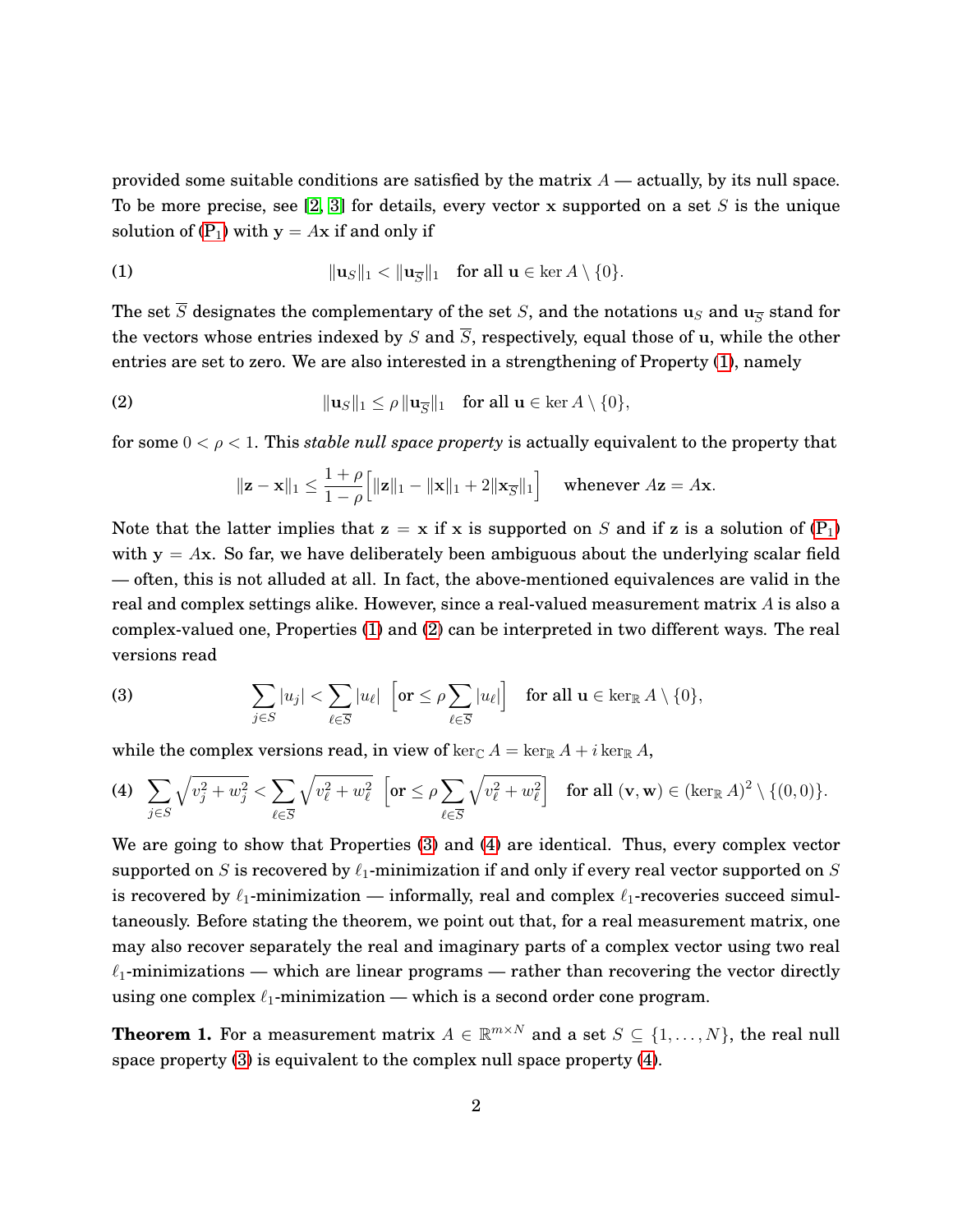*Proof.* It is clear that [\(4\)](#page-2-2) implies [\(3\)](#page-2-1). Now, in order to handle null space properties and stable null space properties at once, we introduce the shorthand ' $\prec$ ' to mean either ' $\prec$ ' or ' $\leq \rho$ '. We assume that [\(3\)](#page-2-1) holds, and we consider  $(v, w) \in (\ker_{\mathbb{R}} A)^2 \setminus \{(0, 0)\}\)$ . We suppose that v and w are linearly independent, for otherwise [\(4\)](#page-2-2) is clear. By applying [\(3\)](#page-2-1) to  $u = \alpha v + \beta w$ , we have

<span id="page-3-0"></span>
$$
\sum_{j\in S} |\alpha v_j + \beta w_j| \prec \sum_{\ell \in \overline{S}} |\alpha v_\ell + \beta w_\ell| \quad \text{for all } \lambda := (\alpha, \beta) \in \mathbb{R}^2 \setminus \{0\}.
$$

If  $B_S$  and  $B_{\overline S}$  denote the 2  $\times$  s and 2  $\times$   $(N-s)$  matrices with columns  ${\bf b}_j:=[v_j,w_j]^\top,$   $j\in S,$  and  $\mathbf{b}_{\ell} := [v_{\ell}, w_{\ell}]^{\top}, \, \ell \in \overline{S},$  respectively, this translates into

(5) 
$$
||B_S^{\top} \lambda||_1 \prec ||B_S^{\top} \lambda||_1 \text{ for all } \lambda \in \mathbb{R}^2 \setminus \{0\},
$$

in other words

<span id="page-3-1"></span>(6) 
$$
|\langle \lambda, B_S \mu \rangle| = |\langle B_S^{\top} \lambda, \mu \rangle| \prec \|B_S^{\top} \lambda\|_1
$$
 for all  $\lambda \in \mathbb{R}^2 \setminus \{0\}$  and all  $\mu \in \mathbb{R}^s$  with  $\|\mu\|_{\infty} = 1$ .

Let us observe that [\(5\)](#page-3-0) implies the injectivity of  $B_{\overline{S}}^{\perp}$ , hence the surjectivity of  $B_{\overline{S}}$ . Thus, for  $\mu \in \mathbb{R}^s$  with  $\|\mu\|_{\infty} = 1$ , there exists  $\nu \in \mathbb{R}^{N-s}$  such that  $B_{\overline{S}}\nu = B_S\mu$ . As a result of [\(6\)](#page-3-1), we have  $|\langle B_{\overline{S}}^{\top}\boldsymbol{\lambda}, \boldsymbol{\nu}\rangle|\prec \|B_{\overline{S}}^{\top}\boldsymbol{\lambda}\|_1$  for all  $\boldsymbol{\lambda}\in\mathbb{R}^2\setminus\{0\}.$  This means that the linear functional  $f$ defined on  $\text{ran}\,B_S^\perp$  by  $f(\bm\eta):=\langle\bm\eta,\bm\nu\rangle$  has norm  $\|f\|_1^*\prec 1.$  By the Hahn–Banach theorem, we extend it to a linear functional  $\tilde{f}$  defined on the whole of  $\mathbb{R}^{N-s}.$  The latter can be represented as  $f(\eta) = \langle \eta, \tilde{\nu} \rangle$ . The equality  $||f||_1^* = ||f||_1^*$  translates into  $||\tilde{\nu}||_{\infty} \prec 1$ , while the identity  $f(\boldsymbol{\eta}) = f(\boldsymbol{\eta}) \text{ for all } \boldsymbol{\eta} \in \operatorname{ran} B_{\overline{S}}^{\top} \text{ yields } 0 = \langle B_{\overline{S}}^{\top} \boldsymbol{\lambda}, \widetilde{\boldsymbol{\nu}} - \boldsymbol{\nu} \rangle = \langle \boldsymbol{\lambda}, B_{\overline{S}} \widetilde{\boldsymbol{\nu}} - B_{\overline{S}} \boldsymbol{\nu} \rangle \text{ for all } \boldsymbol{\lambda} \in \mathbb{R}^2, \text{ so } 0 < \infty$ that  $B_{\overline{S}}\widetilde{\nu} = B_{\overline{S}}\nu = B_S\mu$ . In short, for any  $\mu \in \mathbb{R}^s$  with  $\|\mu\|_{\infty} = 1$ , there exists  $\widetilde{\nu} \in \mathbb{R}^{N-s}$  with  $\|\tilde{\nu}\|_{\infty} \prec 1$  such that  $B_{\overline{S}}\tilde{\nu} = B_S\mu$ . Therefore, the convex polygon  $\mathcal{C}_S := B_S[-1,1]^s$  is strictly contained in the convex polygon  $C_{\overline{S}} := B_{\overline{S}}[-1,1]^{N-s}$ , respectively is contained in  $\rho C_{\overline{S}}$ . This intuitively implies that

<span id="page-3-2"></span>(7) 
$$
\text{Perimeter}(\mathcal{C}_S) \prec \text{Perimeter}(\mathcal{C}_{\overline{S}}).
$$

In fact, the perimeter of a convex polygon  $C$  is the unique minimum of all the perimeters of compact convex sets containing the vertices of  $\mathcal{C}$ . This can be seen by isolating the contribution to the perimeter of each angular sector originating from a point inside  $\mathcal C$  and intercepting two consecutive vertices. One can also invoke Cauchy's formula, see e.g. [\[6\]](#page-5-2), for the perimeter of a compact convex set K as the integral of length of the projection of K onto a line of direction  $\theta$ , namely

Perimeter
$$
(\mathcal{K}) = \int_0^{\pi} \Big[ \max_{(x,y)\in\mathcal{K}} \big( x \cos(\theta) + y \sin(\theta) \big) - \min_{(x,y)\in\mathcal{K}} \big( x \cos(\theta) + y \sin(\theta) \big) \Big] d\theta.
$$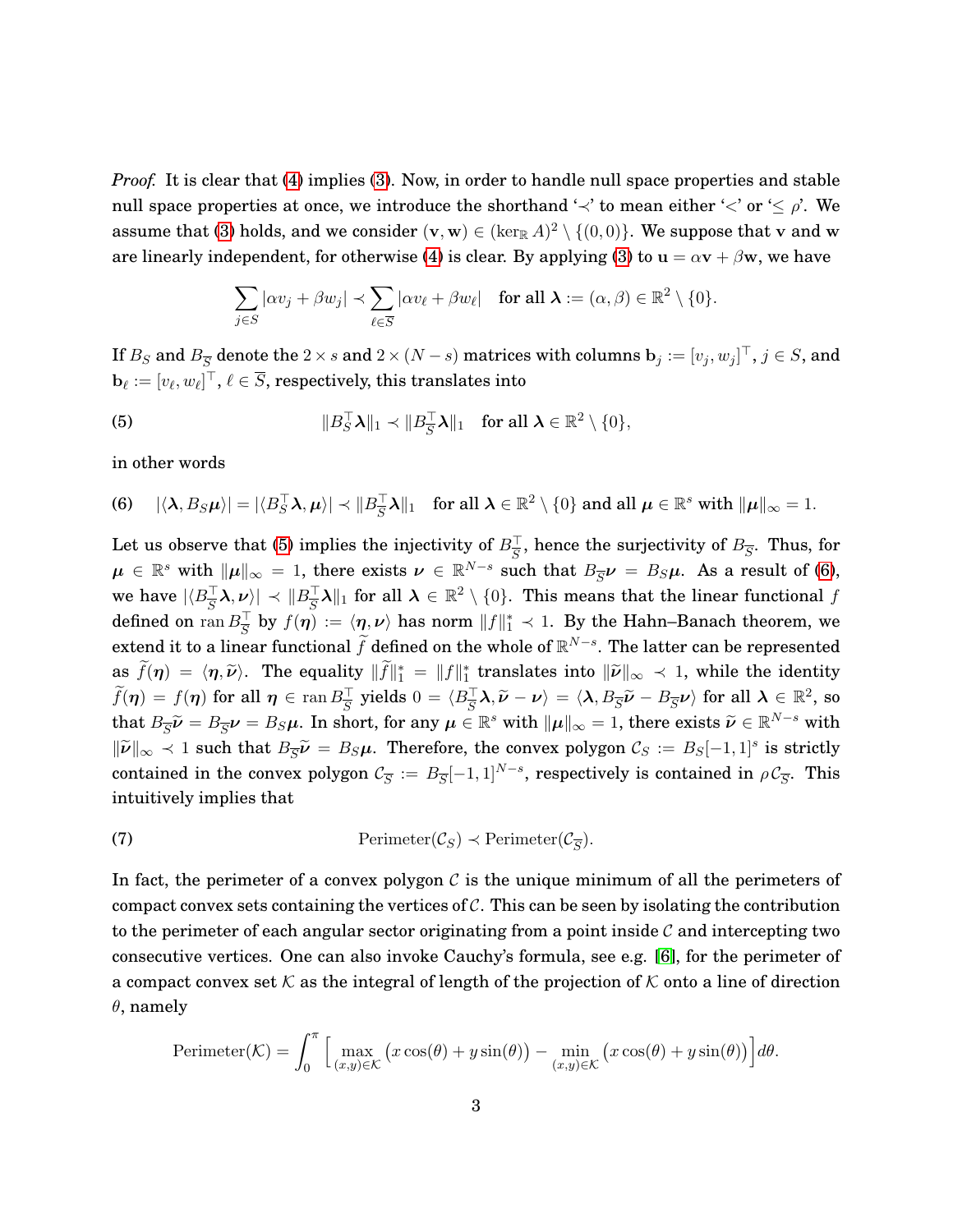The convex polygons  $\mathcal{C}_S$  and of  $\mathcal{C}_{\overline{S}}$  both take the form  $M[-1, 1]^n$ , which may be viewed as the Minkowski sum of the line segments  $[-c_1, c_1], \ldots, [-c_n, c_n]$ , where  $c_1, \ldots, c_n$  are the columns of the matrix  $M$  — in general dimension, Minkowski sums of line segments are called zonotopes. The perimeter of such convex polygons is explicitly given by  $4(\|\mathbf{c}_1\|_2 + \cdots + \|\mathbf{c}_n\|_2)$ , see e.g. [\[5\]](#page-5-3). Thus, [\(7\)](#page-3-2) reads

$$
4\sum_{j\in S}\|\mathbf{b}_j\|_2\prec 4\sum_{\ell\in S}\|\mathbf{b}_\ell\|_2.
$$

Up to the factor 4, this is the complex null space property [\(4\)](#page-2-2).

**Remark.** Sparse recovery can also be achieved by  $\ell_q$ -minimization for  $0 < q < 1$ . Its success on a set S is characterized by the null space property  $\|\mathbf{u}_S\|_q < \|\mathbf{u}_{\overline{S}}\|_q$  for all  $\mathbf{u} \in \text{ker } A \setminus \{0\},$ see [\[3\]](#page-5-1). The same ambiguity about its real or complex interpretation arises. The question whether the two notions coincide in this case is open.

**Remark.** The recovery of sparse complex vectors by  $\ell_1$ -minimization can be viewed as the special case  $n = 2$  of the recovery of jointly sparse real vectors by mixed  $\ell_{1,2}$ -minimization. In this context, see [\[1\]](#page-4-0) for details, every *n*-tuple  $(x_1,...,x_n)$  of vectors in  $\mathbb{R}^N$ , each of which supported on the same set  $S$ , is the unique solution of

minimize 
$$
\sum_{j=1}^{N} \sqrt{z_{1,j}^2 + \cdots + z_{n,j}^2}
$$
 subject to  $Az_1 = Ax_1, \ldots, Az_n = Ax_n$ ,

if and only if a mixed  $\ell_{1,2}$  null space property holds, namely

<span id="page-4-1"></span>
$$
\text{(8)} \quad \sum_{j \in S} \sqrt{u_{1,j}^2 + \dots + u_{n,j}^2} < \sum_{\ell \in \overline{S}} \sqrt{u_{1,\ell}^2 + \dots + u_{n,\ell}^2} \quad \text{for all } (u_1, \dots, u_n) \in \text{(\text{ker}_{\mathbb{R}} A)}^n \setminus \{(0, \dots, 0)\}.
$$

It is then natural to wonder whether the real null space property [\(3\)](#page-2-1) implies the mixed  $\ell_{1,2}$ null space property [\(8\)](#page-4-1) when  $n \geq 3$ . This is also an open question.

**Added in proof.** Since the submission of this note, the two open questions raised in the remarks have been answered in the affirmative by Lai and Liu [\[4\]](#page-5-4).

#### **References**

<span id="page-4-0"></span>[1] E. van den Berg, M. P. Friedlander, Joint-sparse recovery from multiple measurements, preprint.